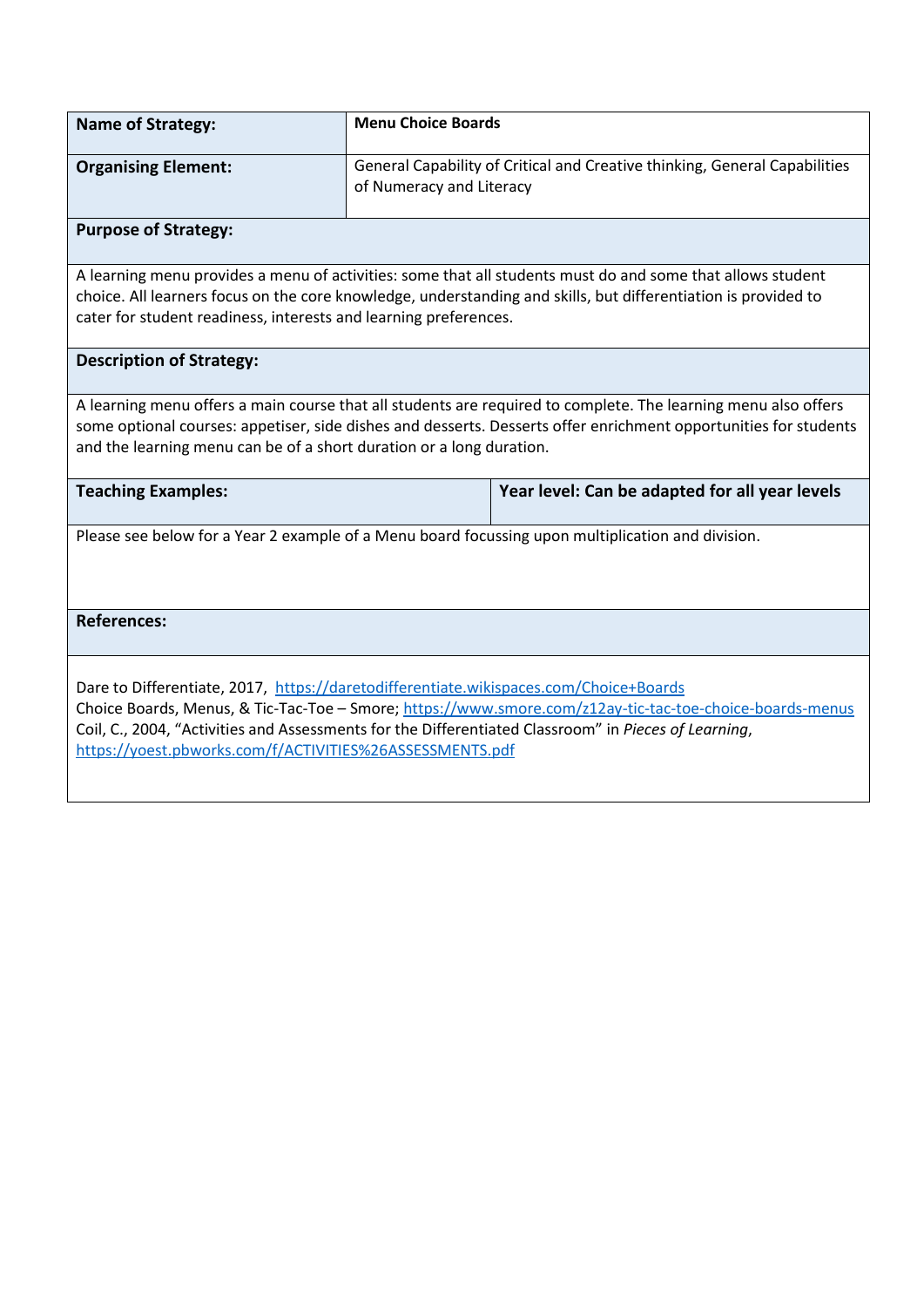# **Menu Choice Board Year 2 Example**

## **Menu rationale:**

- Empowers students through CHOICE while ensuring adherence to important LEARNING GOALS
- A type of learning that provides a "menu" of learning experiences that all students must do, and some that allow students choices.
- Ensures that each learner focuses on essential knowledge, understanding and skills
- Designed to support student readiness and interest.

### **Menu:**

**APPETISER**: this is an optional "course" – a choice of "warm up tasks"

**MAIN DISH**: A learning experience for everyone – no choice (compulsory)

**SIDE DISHES**: A selection of learning tasks – students choose one or two (compulsory)

**DESSERTS**: A selection of enrichment (high engagement and challenging) tasks – free choice (students do not have to do any)

### **EXAMPLE:**

#### **Year 2 Achievement Standards**

By the end of Year 2, students recognise increasing and decreasing number sequences involving 2s, 3s and 5s. They represent multiplication and division by grouping into sets. They associate collections of Australian coins with their value. Students identify the missing element in a number sequence. Students recognise the features of three-dimensional objects. They interpret simple maps of familiar locations. They explain the effects of one-step transformations. Students make sense of collected information.

Students count to and from 1000. They perform simple addition and subtraction calculations using a range of strategies. They divide collections and shapes into halves, quarters and eighths. Students order shapes and objects using informal units. They tell time to the quarter-hour and use a calendar to identify the date and the months included in seasons. They draw twodimensional shapes. They describe outcomes for everyday events. Students collect, organise and represent data to make simple inferences.

### **Supporting content descriptors:**

- Recognise and represent multiplication as repeated addition, groups and arrays (ACMNA031)

- Recognise and represent division as grouping into equal sets and solve simple problems using these representations (ACMNA032)

- Recognise and interpret common uses of halves, quarters and eighths of shapes and collections (ACMNA033)

<https://www.australiancurriculum.edu.au/f-10-curriculum/mathematics>